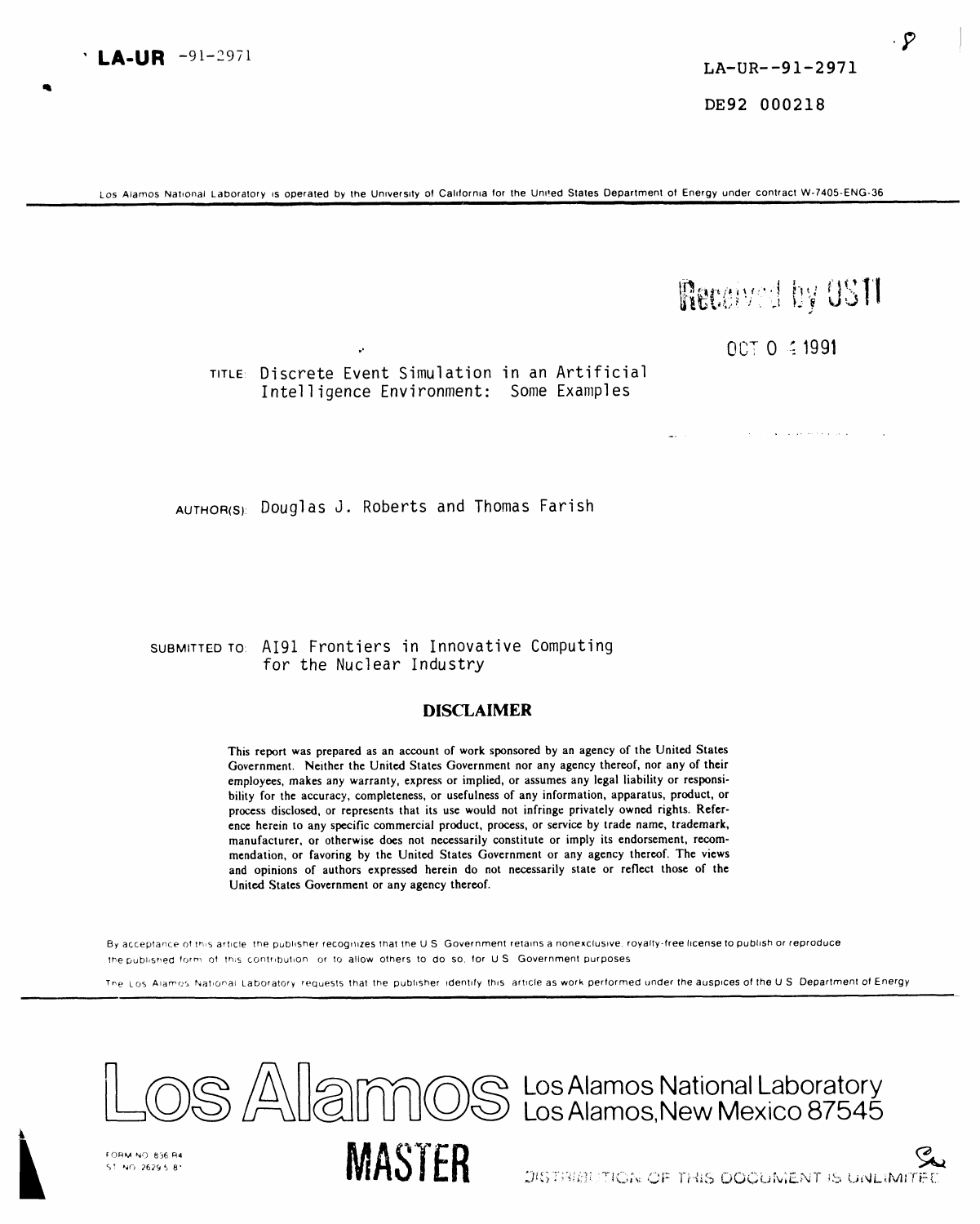### **DISCRETE EVE**N**T SIMULATION IN A***N* **ARTIFICIAL INTELLIGEN**C**E ENVIRONMENT: SOME EXAMPLES**

Do**ugl**a**s J**. **Rober**t**s T**h**om**a**s Farish** An**alysis** a**n**d Assessm**e**n**t** D**ivision** L**o**s Alam**os N**at**io**na**l L**a**bor**at**or**y

### A**BSTR**AC**T**

S**eve***c***al Los** Al**amo**s **N**a**tio**na**l Laboratory (LANL) object-oriented dis**c**rete-eve**n**t** simulation efforts have been completed during the past three years. One of these systems **ha**s **been put into produ**c**tion and ha**s **a growing c**us**tomer ba**se**. Another (started two** years earlier than the first project) was completed but has not yet been used. This paper will describe these simulation projects. Factors which were pertinent to the success of the one project, and to the failure of the second project will be discussed (success will be m**easured as the extent to whi**c**h the simulation** m**odel was used as originally intended).**

### **PROJE**C**T 1: THE DOE TASP t MODEL**

### **Background**

Th**e United State**s*'* **n**uc**lear weapons production** c**omplex is now more than** 4**0 yea**rs **old***,* **and the production fa**c**ilities are aging. Environmental legislation now exists where none existed previou**s**ly. In addition, the world political environment has changed drasti**c**ally in recent years. For these reaso**n**s, as well as others (proximity of DOE facilities to major** metropolitan centers), the U.S. Department of Energy is evaluating future options for **reconfig**u**ring the wea**po**ns production** c**omplex.**

T**o a**s**si**s**t D**O**E in their technolo**gy **as**sessm**ent pro**c**ess, LANL developed an obje**c**toriented dis**c**rete-**e**vent simulation.** Th**is** s**im**u**lation is d**e**signe**d **to allow the analy**s**ts to evalu**ate the impact of existing as well as new technologies in the various areas of possible, future, weapons production complex alternatives (e.g., Complex21). Figure 1 shows an example pro**c**e**ss layo**u**t, lik**e **thos**e **b**e**i**n**g mod**e**l**e**d for** C**o**m**pl**e**x2**1**.**

### **Project History**

The **TASP mod**e**ling proj**ec**t a**c**tually start**e**d on S**e**pt**em**b**e**r** 1*,* 1**990. A prototyp**e **of t**he



**t** Te**clm**m**ology**A\_**t**e**u**meat **a**n**d S**e**l**ec**tio**u **Pa**ae**l**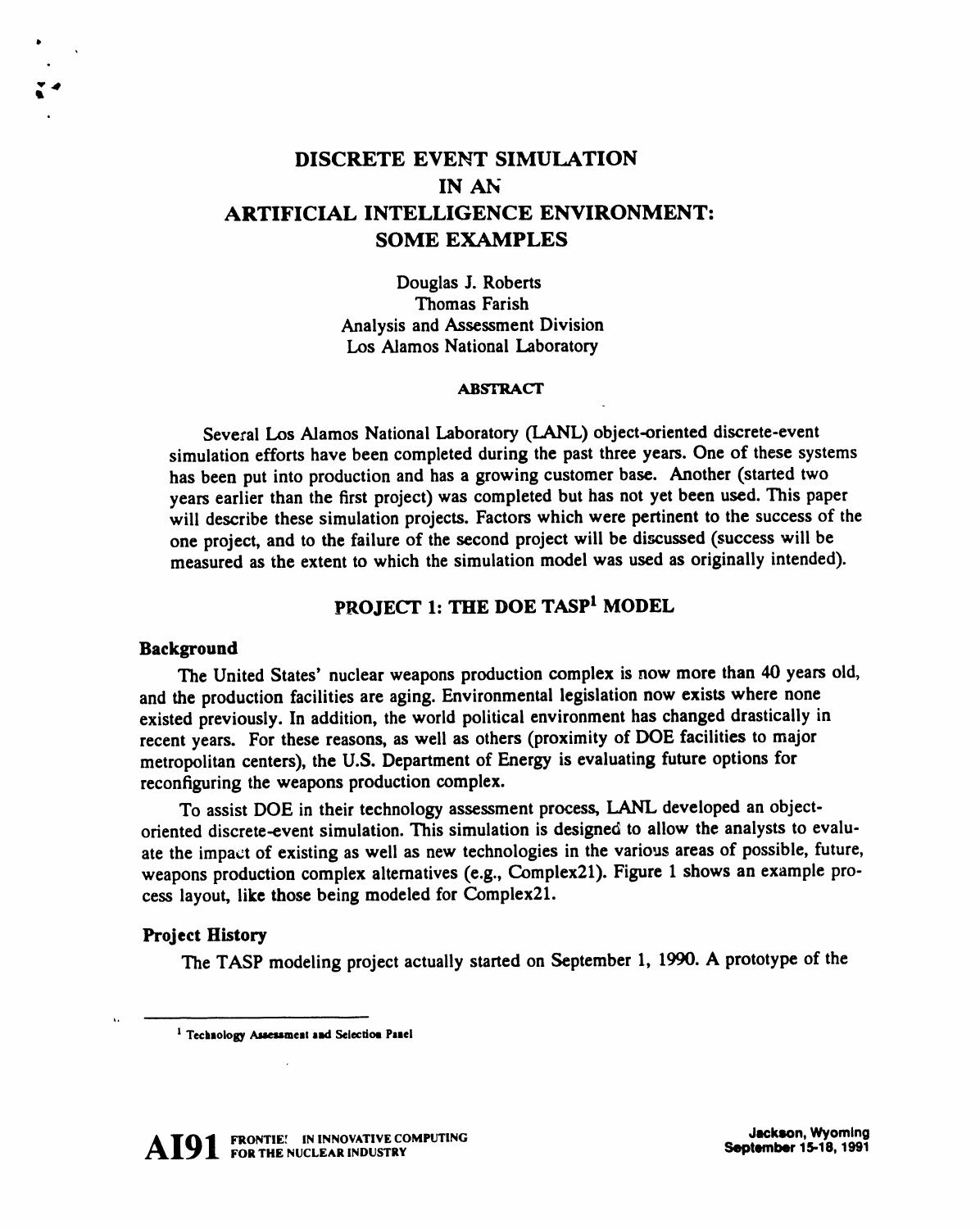

 $\mathbf{V}$  and the magnet impusters in the computing

 $\ddot{\phantom{a}}$ 

 $\ddot{\phantom{0}}$ 

 $\hat{\mathbf{t}}$ 

pnimovW ,nosdosL<br>reet ,81-21 tedmetge2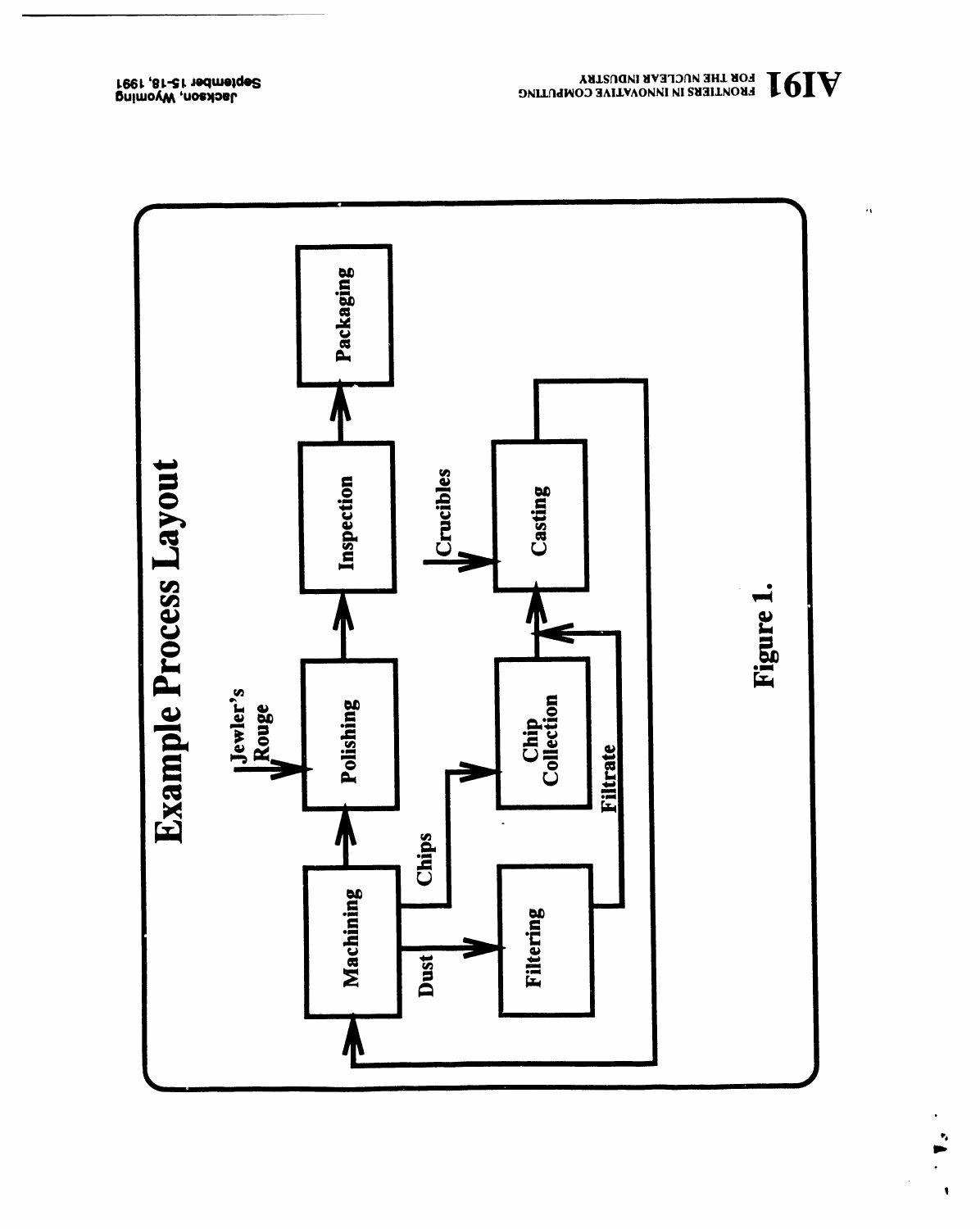model was **develo**ped **i**n K**EE2** and was **r**un**ning by** S**e**p**tem**b**er 30,** 1990. **Ver**s**ion** 1 **of the** model was completed during the first week of January, 1991, and verification and validation **of** th**e** c**od**e was c**o**mp**l**ete**d** by m**i**d Ma**r**ch**,** 1991. App**ro**x**im**at**el**y th**re**e **m**an**-**yea**r**s **of** eff**or**t have been invested in the project as of July, 1991. The current customer base includes two full-time analysts at Lawrence Livermore National Laboratories, two full-time analysts at the **Y-**1**2 Pl**ant **o**pe**r**at**ed** by Ma**r**t**i**n **M**a**ri**etta **E**ne**rg**y Syste**m**s**,** Inc. **i**n Oak **Ridge,** T**e**nnessee**,** and three full-time analysts at Los Alamos National Laboratory. Current plans for the model call **for** us**e** th**ro**u**gh** F**Y**199**2**, an**d** pe**r**haps *F***Y**199**3** an**d** bey**o**n**d**.

### P**ROJE**C**T 2**: **THE WE**S**T**IN**GHOU**S**E** I**D**A**HO NU**C*L***E**A**R** C**OMP**AN**Y** C**PP**SI**M** 3 **MODEL**

### **Background**

**s** *,*,a**l**

> The Idaho Chemical Processing Plant (ICPP) is located approximately 45 miles west of I**daho Falls, Idaho. It's** m**ission during the past 40 years has been to dis**s**olve spent nuclear rea**c**tor fuel and recover the unu**s**ed U**-**2**35 **(Figure 2).** Th**e** c**urrent** c**ontractor, Westinghou**se **Idaho Nu**c**lear Company,** c**ontra**ct**ed with L**A**NL three year**s **ago t**o **build an obje**c**t**-**oriented simulation of the I**CT**P to repla**c**e an ol**d**er FORTRAN**-**ba**se**d simulation that had** b**e**c**ome dif**fic**ult to maintain.**

### **Proj**e**ct History**

Th**e** p**roject** s**ta**rt**ed i**n **March,** 1989**,** an**d wa**s **origi**n**ally sched**u**led to com**p**lete in Se**ptember, 1990 (Figure 3). Delays to the effort have resulted in the coding portion of the project having been completed in June, 1991, and there has been no progress to date in verification **a**n**d vali**d**ation of t**h**e m**od**el. A**s **of** Ju**ne,** 1**99**1**, approximately ten man-years had been inve**st**ed in this e**ff**or**t**.**

### **COMPARI**S**ON OF THE TWO PROJECTS**

### **Why Did Project 1 Su**c**ceed?**

**T**h**e T**A**SP mo**d**eling project was succe**ss**ful becau**s**e** se**veral i**mpo**rtant criteria were met** during the course of the project. Had any of these criteria not been met, the project would **proba**b**ly** h**ave** b**een terminate**d**. The following para**gr**ap**h**s** d**i**sc**u**ss **t**h**e**s**e criteria:**

**(1) A working "proof of prin**c**ipal" prototy**pe **was required by the end of the first month of t**h**e project. The prototype was needed to demon**s**trate to the** c**ustomer (DOE) t**h**at the a**n**alysis requirements co**u**ld be met wit**h **the selected model design.** Th**e need to pr**odu**ce rapid prototypes wa**s **one of t**h**e reasons that KEE was** s**ele**c**ted** as **the model** s**oftware de**v**elopment environment. KEE is well-suited** to **rapid prot**o**typing.**



*<sup>,</sup>*, **2 KEE: K**a**ow**l**edse Eagiaeertsg Eaviro**a**meat, a productof latelliCorpof MosataiaVlew,** C**alifornia**

<sup>3</sup> C**kemic**a**i Processi**n**g Plant** S**imula**t**io**n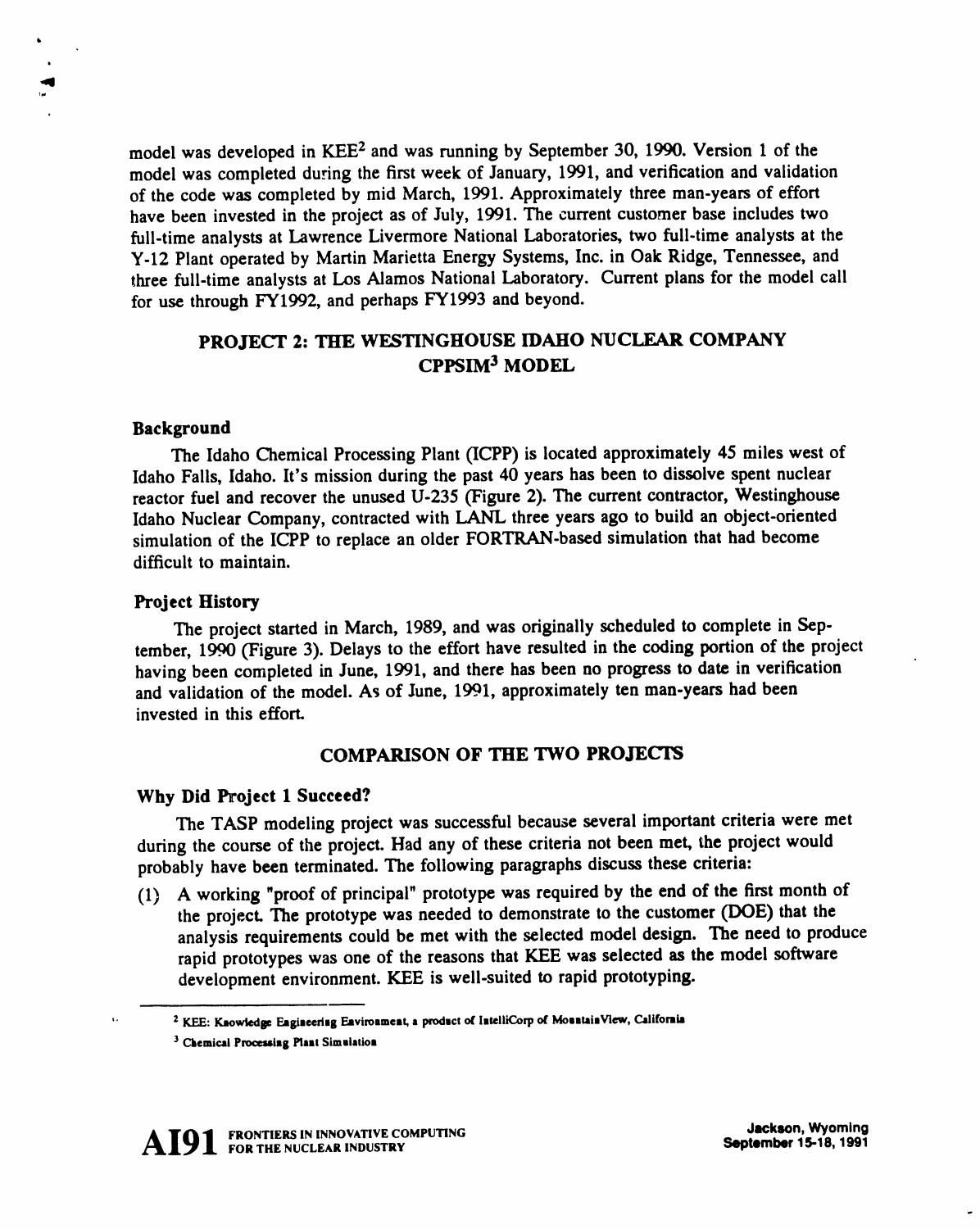

 $\alpha$ 

 $\hat{\mathbf{h}}$ 



 $\ddot{\phantom{0}}$ 

 $\ddot{\phantom{a}}$ 

pnimovW ,nosxbsL<br>1991 ,81-21 19dmetge2

 $\ddot{\phantom{a}}$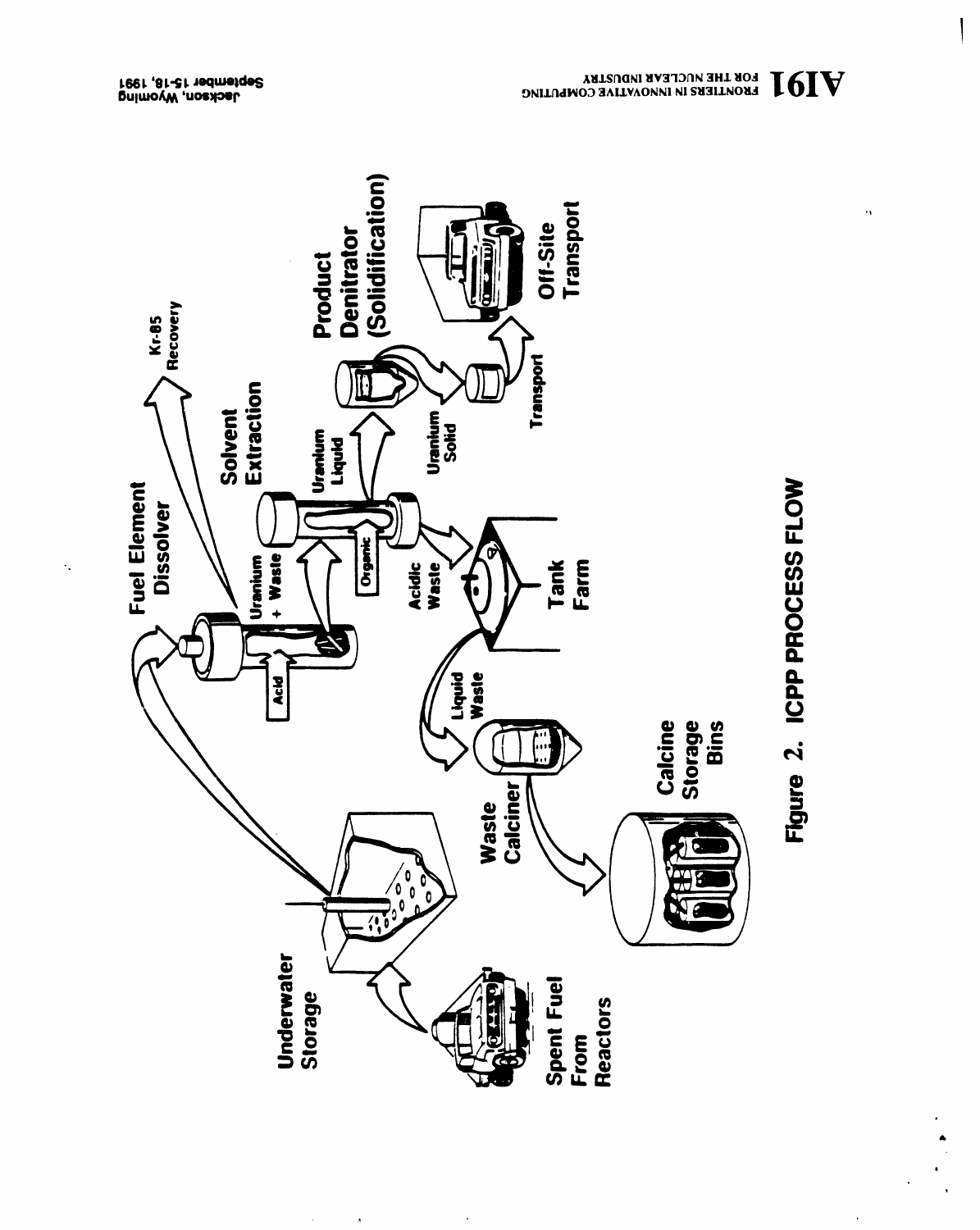# **CPPSIM Project Schedule**





 $\bar{\alpha}$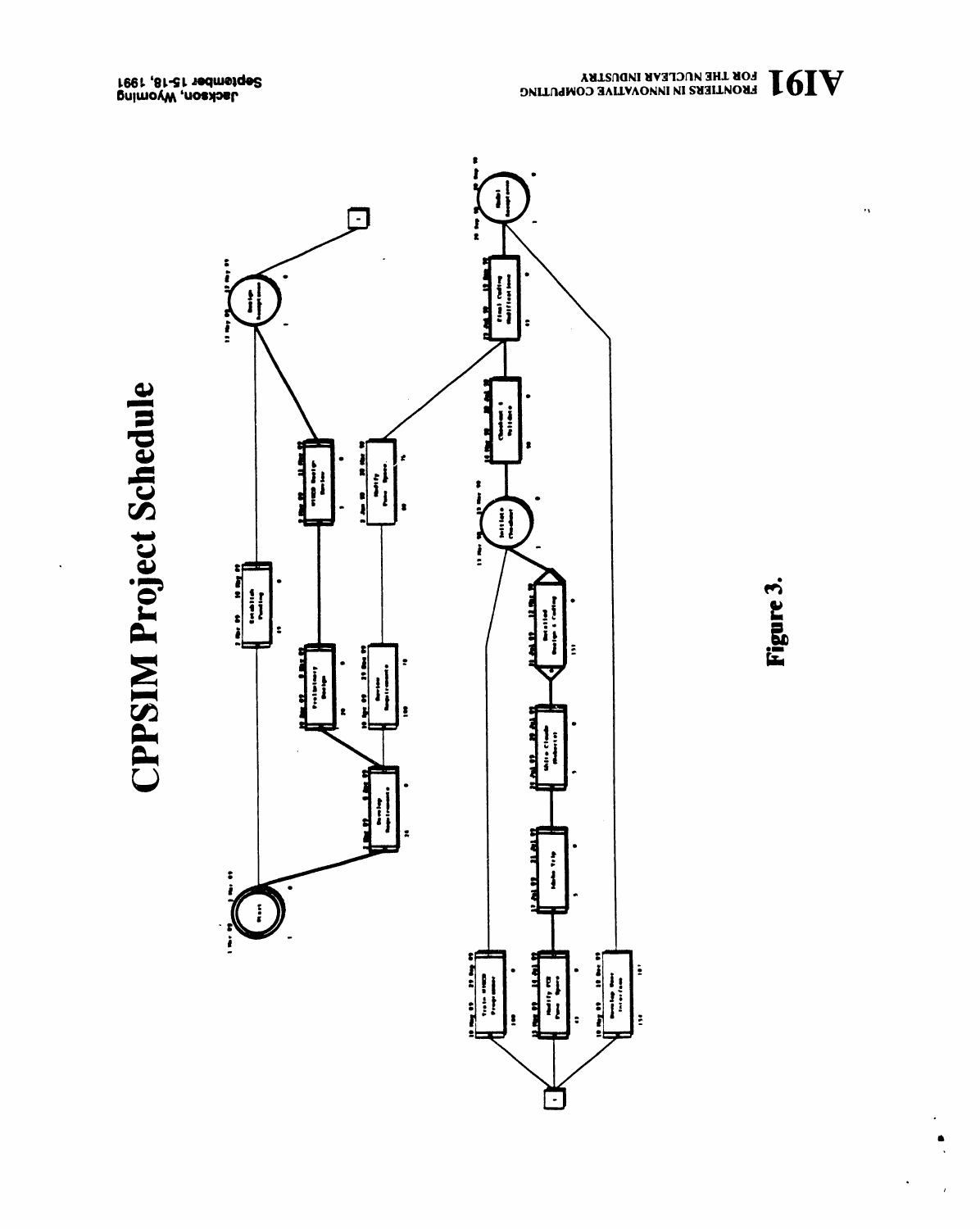- (**2**) **An e**ff**ective** p**roject team wa**s s**elected**. An **e**xp**erie**n**ced** ana**ly**s**t was cho**s**e**n **to i**n**terface with DOE, and with the project software engineer. The analyst w**as **familiar with the key analysis issue**s**, and was able to present these issues at the appropriate level of abstraction to allow the simulation to address them directly. An experienced software engineer** was also selected, since there was no time for "on the job training" on this project.
- **(3) Deadli**nes **w**e**r**e **m**et. **H**a**rdw**a**r**e p**robl**ems**,** s**of**t**w**a**r**e p**roblems,** an**d da**ta c**oll**ect**io**n p**rob**lems were addressed at a sufficiently high level of priority that they were not allowed to **im**pac**t d**e**liv**e**r**y **d**a**t**e**s**.
- (4) There was a remarkable degree of cooperation between sites involved with this project. LANL supplied Lawrence Livermore National Laboratories (LLNL) with copies of the model for their own analysis requirements; in return, LLNL provided LANL with valuable assistance during the verification and validation of the model. The fact that two DOE laboratories were using the same computer model to present their own, and often c**om**p**l**ete**ly diff**e**re**n**t** ana**l**ys**i**s cas**e**s helpe**d give** c**r**e**di**b**ilit**y t**o the model**.
- (5) The term  $AI$  was never used to describe the software environment. AI is a buzz word that has unpleasant associations to many potential customers, such as DOE. Instead, the s**oft**wa**re** en**viro**n**m**ent was **de**sc**ri**be**d** as *object*-*oriented*.
- (6) Previous LANL modeling efforts had provided a foundation of tools that facilitated the **r**ap**id** p**rotot**yp**i**n**g effor**ts **o**n **thi**s p**ro**j**e**ct.

### **Why Has Project 2 Not** S**ucceeded?**

*e*

W

Th**i**s p**ro**j**ec**t s**tar**t**ed** un**der the be**st **of ali** p**os**s**ible co**n**ditio**ns**. The** p**roblem w**as **well** defined, an experienced project team was selected, and the project had high visibility, which **implied** a **fairly high priority.** G**iven this, why i**s **the model not in production a year after it'**s **original scheduled** c**ompletion d**a**te?**

- (1) Resource allocation became a problem during the first year of the CPPSIM project, and t**he** p**robl**e**m w**as ne**ver remedied**. **W**I**N**CO s**el**ecte**d** a **ver**y **e**xpe**rie**nc**ed** ana**l**ys**t to ge**nerate the requirements documentation for the model. As a result, an excellent first draft of the document was produced. Unfortunately, other, higher priority work placed increasing demands on the individual's time. Eventually, he was unable to allocate but a small fraction of his time to the project. Without requirements documentation, the software en**gi**nee**r**s **were** at a **lo**ss t**o** p**rod**u**ce worki**n**g** c**od**e**. Whe**n**ever** p**o**ss**ible,** assu**m**p**tio**ns **were** made where requirements documentation was incomplete or missing, and coding continued. In his remaining available time, the project analyst would review the assumptions that the software engineers had made, correct the assumptions, and the engineers would re-work the code. This was very inefficient, however, and the project quickly fell behind sche**d**u**l**e.
- (2) The changes that are sweeping the rest of the DOE weapons production complex were (an**d** s**till** a**re) im**pact**i**ng th**e** I**d**a**ho** Ch**emi**ca**l Pro**cess**i**n**g Pl**an**t**. At t**he** t**ime** t**h**at t**he** CPPSIM project was started, the modeling requirements were well defined. That was no longer true by the end of the project. The entire mission of the chemical processing plant



A**I9**1 **FRONTIERS FOR THE NUCLEAR IN INNOVATIVE INDUSTRYCOMPUTING** September **Jackson,** 15-**Wyoming** <sup>1</sup>**8, <sup>1991</sup>**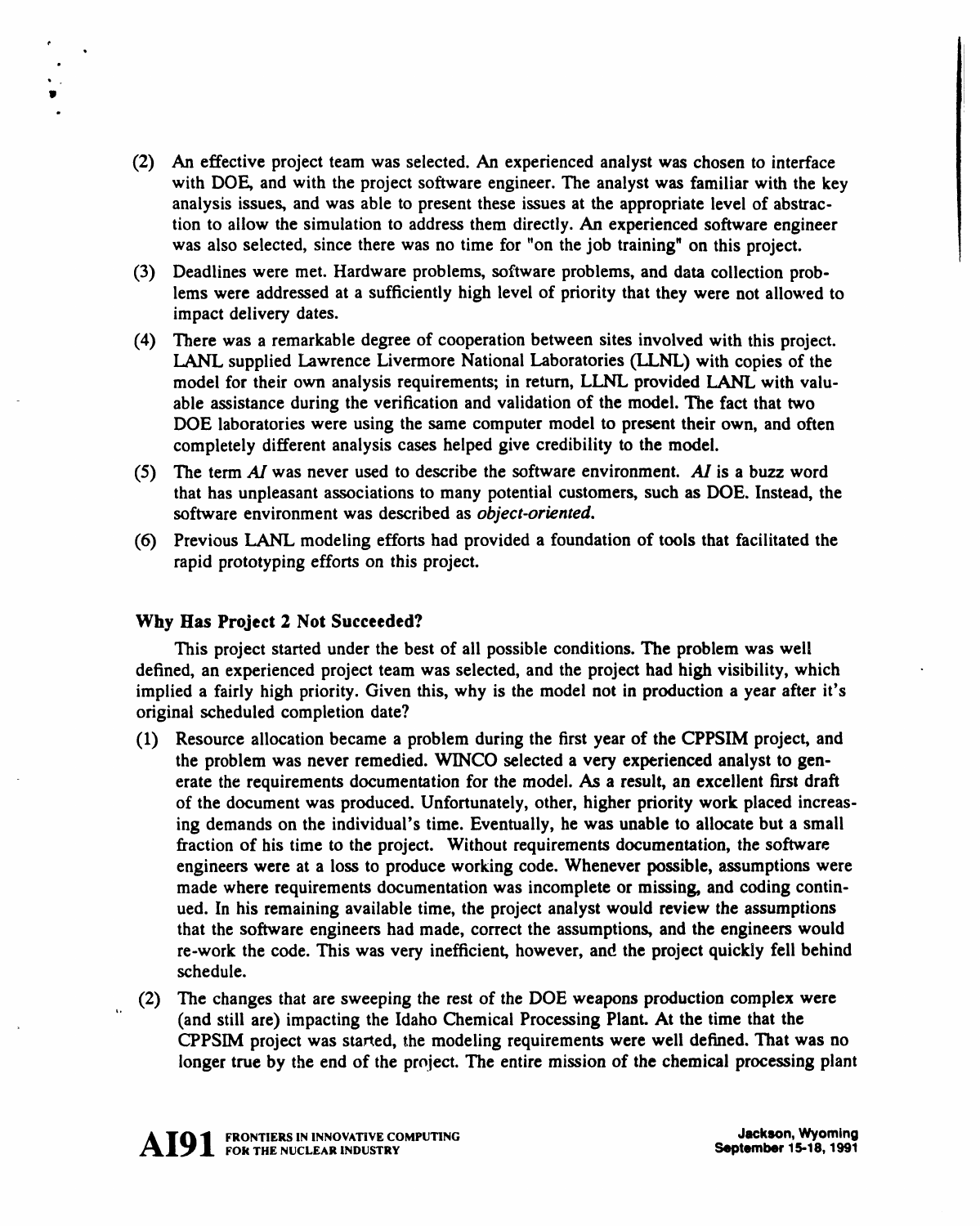**was now being reassessed: rat**h**er than processing spent nuclear fuel to recover unused U-235, t**h**ere are proposals that** th**e ICPP simply immobilize and dispose of spent fuel. This would be a drasti***c* **change in the nature of busine**ss **at the ICPP (and to the CPPSIM model).**

### **CONCLUSIONS**

Th**ere ap**pe**ar to be several very i**m**portant fac**t**ors that will determine the success or failure for medium-to-large scale software engineenng projects. Often, just one of these facto**rs **can cause a project to fail.** Th**ese factors include the following:**

- (1) The problem that the software system is to address must be well defined, if not by the **customer, then by the analyst. An iii-de**fin**ed problem will guarantee t**h**at t**h**e** so**f**t**ware system will not succeed.**
- **(2) Software development efforts of t**h**is scale are expensive.** Th**e necessary resources must be made available if t**h**e project is to be completed on time.**
- **(3)** Th**e project time scale must be such that the problem will still exist after the project is completed (or, t**h**e require**m**en**ts **must define t**h**e** "**moving** t**arget**" **nature of the problem).**
- **(4) The customer must want t**h**e product. This isn't as in**co**ngruous as it sounds: changes in management between the s**ta**rt and t**h**e end of a multi-year project may** ca**use a s**h**ifting of priorities that will prevent a project from being effectively completed.**

 $\ddot{\phantom{a}}$